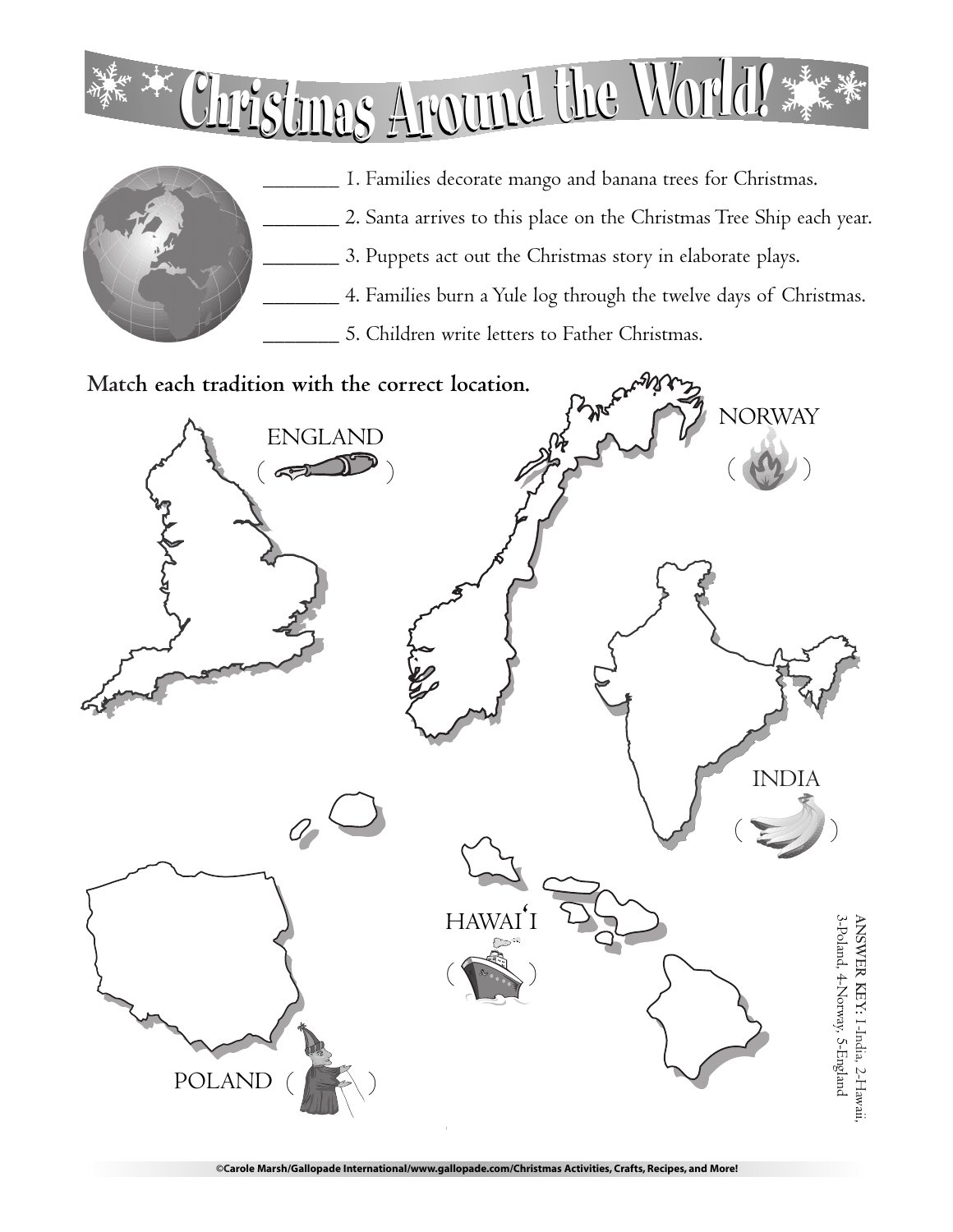

and all times

Children around the world greet each other in different languages at Christmastime. **Practice saying a few of these foreign words that mean "Merry Christmas!"**

| Spanish    | Feliz Navidad                        |
|------------|--------------------------------------|
| Norwegian  | God Jul                              |
| Portuguese | <b>Boas Festas</b>                   |
| Turkish    | Noeliniz Ve Yeni Yiliniz Kutlu Olsun |
| Vietnamese | Chung Mung Giang Sinh                |
| French     | Joyeux Noel                          |
| Hindi      | Shub Naya Baras                      |
| Danish     | Glaedelig Jul                        |
| Korean     | Sung Tan Chuk Ha                     |
| Greek      | Kala Christouyenna                   |
| Italian    | <b>Buone Feste Natalizie</b>         |
| Arabic     | Idah Saidan Wa Sanah Jadidah         |
| Japanese   | Shinnen Omedeto<br>Page 16           |
| Thai       | Sawadee Pee Mai                      |
| Welsh      | Nadolig Llawen                       |
| Latin      | Natale Hilare                        |
| Polish     | Boze Narodzenie                      |
| Croatian   | Sretan Bozic                         |
| Hebrew     | Mo adim Lesimkha                     |
| Icelandic  | Gledileg Jol                         |
| German     | Froliche Weinachten                  |